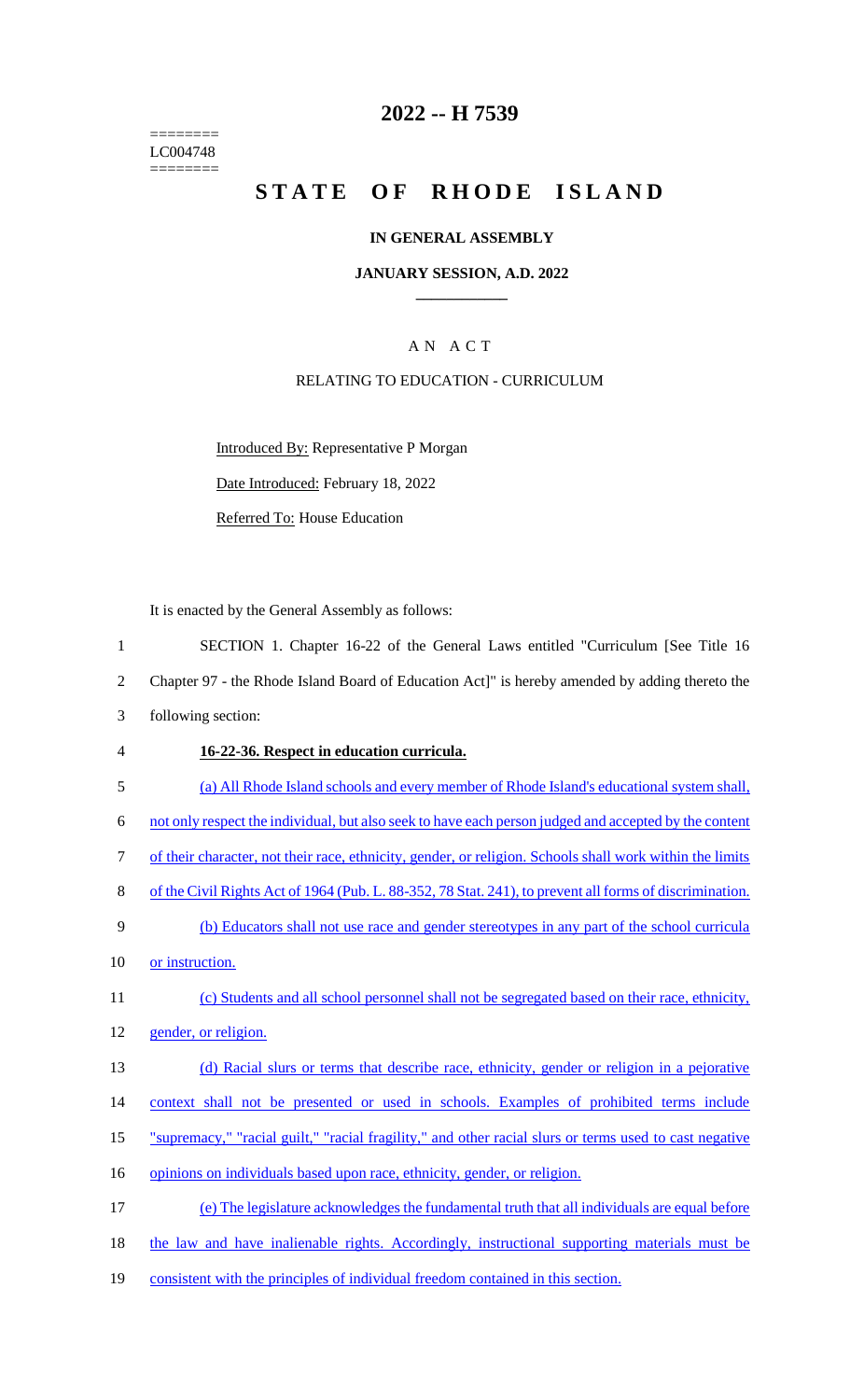- (f) No individual is inherently racist, sexist, or oppressive, whether consciously or
- 2 unconsciously, solely by virtue of his or her race or sex.
- (g) No race is inherently superior to another race.
- (h) No individual should be discriminated against or receive adverse treatment solely or
- partly on the basis of race, color, national origin, religion, disability, or sex.
- (i) Meritocracy or traits such as a hard work ethic are not racist but fundamental to the right to pursue happiness and be rewarded for industry.
- (j) An individual, by virtue of his or her race or sex, does not bear responsibility for actions
- committed in the past by other members of the same race or sex.
- (k) The focus of educators and every member of the educational system shall be academic 11 excellence and helping every child maximize their educational potential. Basic educational skills shall be taught for mastery. Further, all members of the staff of the public schools, subject to the 13 rules of the Rhode Island department of education and the school committees, shall teach efficiently 14 and faithfully, using the books and materials required that meet the highest standards for professionalism and historical accuracy, following the prescribed courses of study, and employing approved methods of instruction, consisting of the following: (1) Ideological materials, worksheets, homework, texts or assigned reading, and/or 18 mentored discussions that depict identity groups as oppressors and/or victims shall not be incorporated within the pedagogy or curricula of schools. Provided, historical, factual events shall 20 be taught and presented as historical, factual events, as part of a high quality curricula. (2) History shall be taught using the standards, customs, and traditions in use at the time of
- 22 the historical event.
- (3) History, literature, social science, and natural science topics shall be subject to critical
- 24 analysis that requires all sides of the topic to be presented and explored.
- (4) No exclusive focus or centering of curricula on the history, literature, current events, or 26 cultural contributions of individual identity groups shall be permitted.
- 
- (5) Books and instructional materials shall not center any race, ethnicity, gender, religion
- 28 or viewpoint. Instructors, librarians, and all school personnel who interact with children are
- required to use books that balance instruction and promote critical thinking. In all curricula where
- ideological material is studied in an educational facility, students shall be exposed to the alternative
- perspective to achieve educational balance. Provided, historical, factual events shall be taught and
- presented as historical, factual events, as part of a high quality curricula.
- (6) Ideological or political theories may not be presented as fact. Differences of opinion
- shall be accepted and encouraged. Provided, historical, factual events shall be taught and presented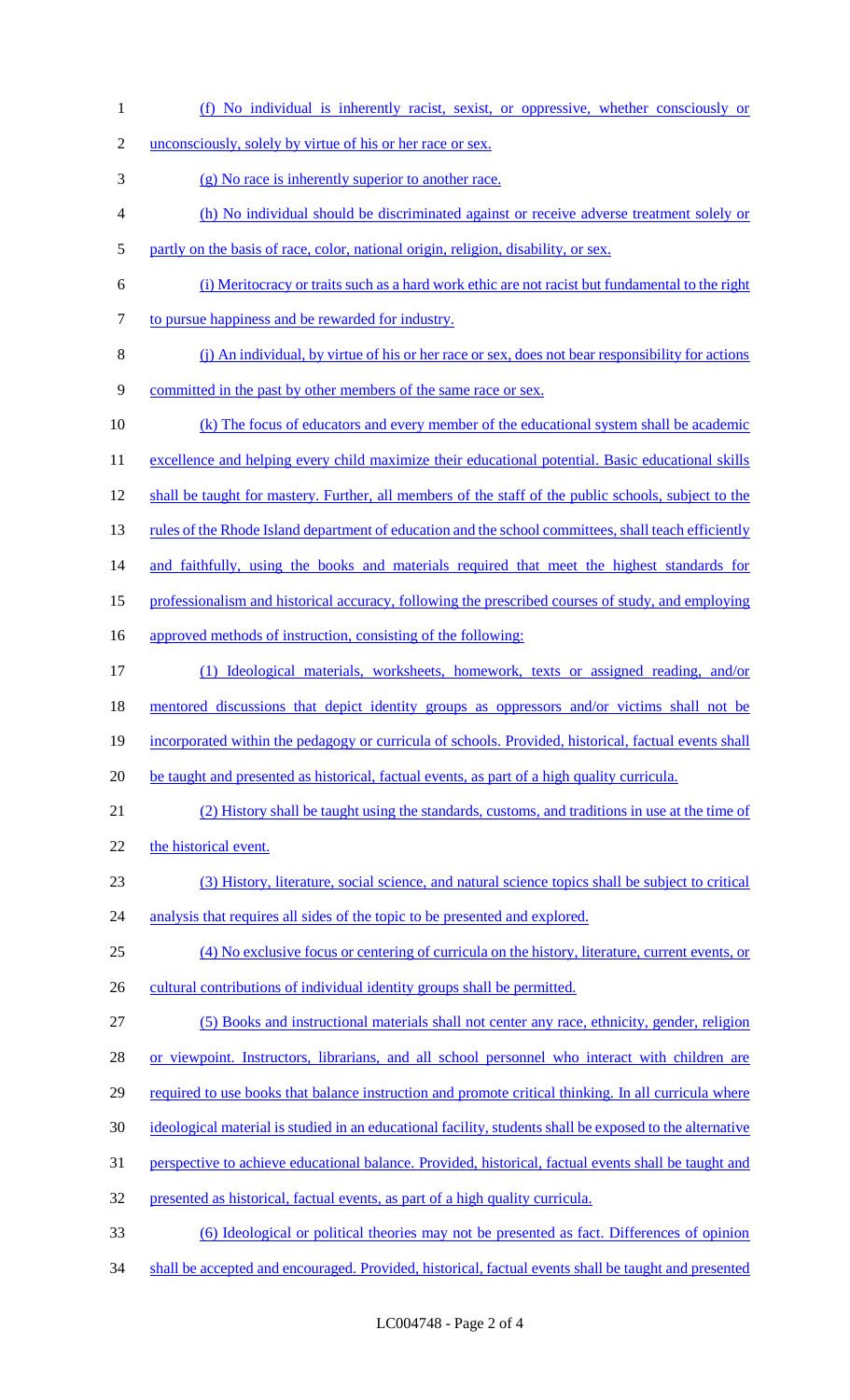- 1 as historical, factual events, as part of a high quality curricula.
- 2 (7) Schools shall not use the 1619 Project curriculum or any other curricula that pursues a 3 predominantly ideological and/or activist outcome. 4 (l) Educational staff are prohibited from electioneering, pursuing activism, or advocating 5 for specific political beliefs or candidates. No visual materials, such as banners, posters or handouts 6 promoting racial advocacy shall be allowed in a school setting. Values, psychological and medical 7 counseling, and political activism shall not be taught in classrooms or in any school setting. 8 (m) The sexualization of children shall not be permitted in educational or extracurricular 9 activities. Sex education shall not explore sexual preference, gender dysphoria, or sexual lifestyles. 10 (n) Health education shall address concepts of community health, consumer health, 11 environmental health, and family life, including mental and emotional health; injury prevention 12 and safety; Internet safety; nutrition; personal health; prevention and control of disease; substance 13 use and abuse; prevention of child sexual abuse, exploitation, and human trafficking. For students 14 in grades eight (8) through twelve (12) health education shall include the concepts of teen dating 15 violence and abuse. This component must include, but is not limited to, the definition of dating 16 violence and abuse, the warning signs of dating violence and abusive behavior, the characteristics 17 of healthy relationships, measures to prevent and stop dating violence and abuse, and community 18 resources available to victims of dating violence and abuse. 19 (o) Children shall be addressed using their common names and the pronouns associated 20 with their biological gender unless parental or guardian permission to do otherwise is obtained. 21 (p) School personnel who violate the provisions of this section may be disciplined at the 22 individual school level for the first offense. A second offense shall be referred to the superintendent 23 and/or school committee for consideration of appropriate action or imposition of discipline. A third 24 or subsequent offense shall be reported to the federal Office of the Attorney General, Civil Rights 25 Division under the Civil Rights Act of 1964 for any violation of the civil rights of students, parents 26 and/or colleagues. 27 SECTION 2. This act shall take effect upon passage.

#### ======== LC004748 ========